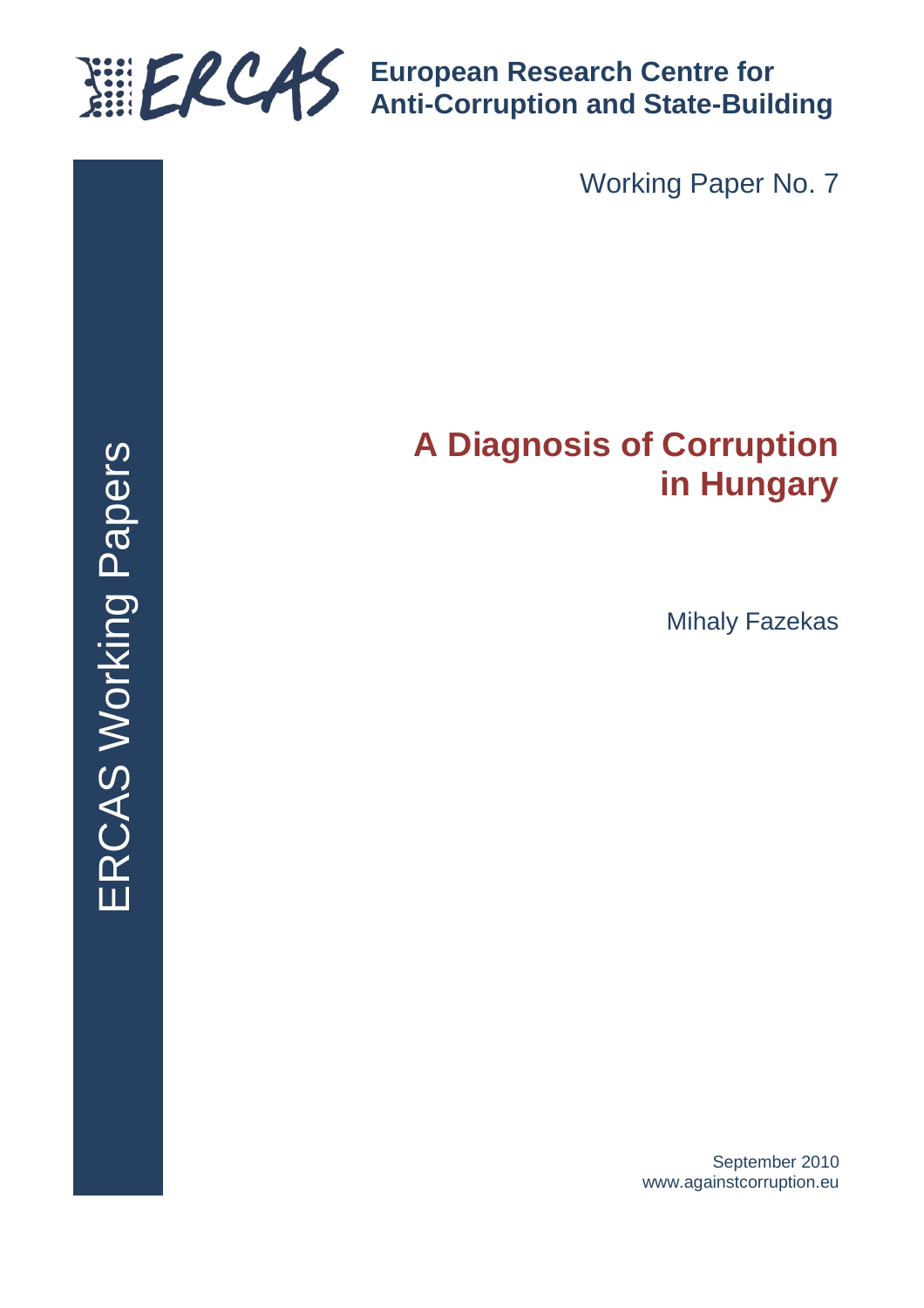# **Contents**

| $\mathbf{1}$ . |  |
|----------------|--|
| 2.             |  |
|                |  |
|                |  |
| 3.             |  |
|                |  |
| 4.             |  |
|                |  |
|                |  |
|                |  |
|                |  |
| 5.             |  |
| 6.             |  |
| 7.             |  |
|                |  |
| 8.             |  |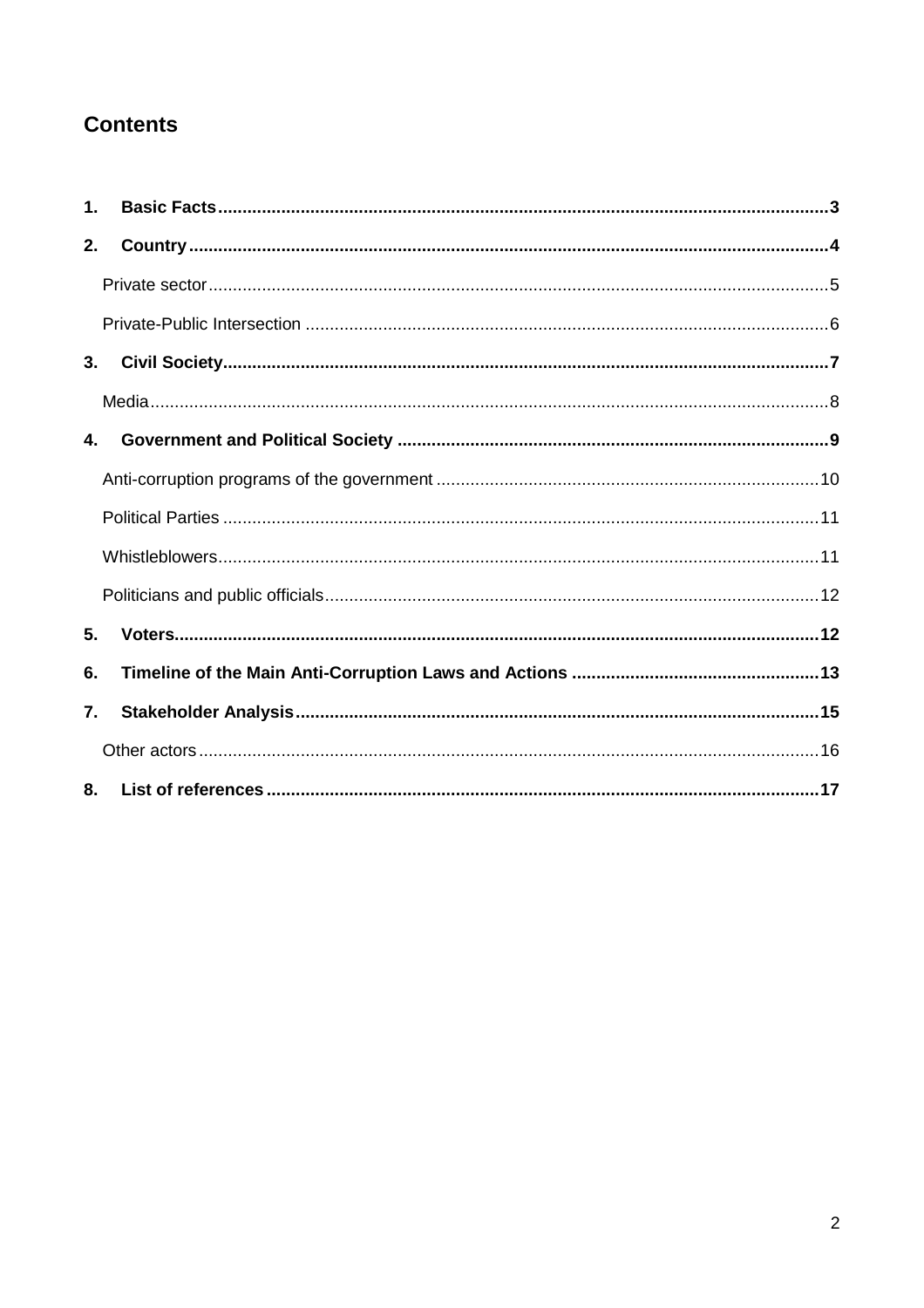## <span id="page-2-0"></span>**1. Basic Facts**

| Population:     | 10 million       |  |
|-----------------|------------------|--|
| Territory:      | 93,000 $km^2$    |  |
| Currency:       | forint (HUF)     |  |
| GDP (PPP):      | \$196 billion    |  |
| GDP (nominal):  | \$156 billion    |  |
| HDI:            | $0.879(43^{rd})$ |  |
| Next elections: | spring 2010      |  |

#### **Conventions signed:**

- Council of Europe Civil Law Convention on Corruption (signed January 2003; ratified December 2003)
- Council of Europe Criminal Law Convention on Corruption (signed April 1999; ratified November 2000)
- OECD Convention on Combating Bribery of Foreign Public Officials (signed December 1998; ratified February 1999)
- UN Convention against Corruption (signed December 2003; ratified April 2005)
- UN Convention against Transnational Organized Crime (signed December 2000; ratified December 2006)

(Source: IT GCR 2009: 343)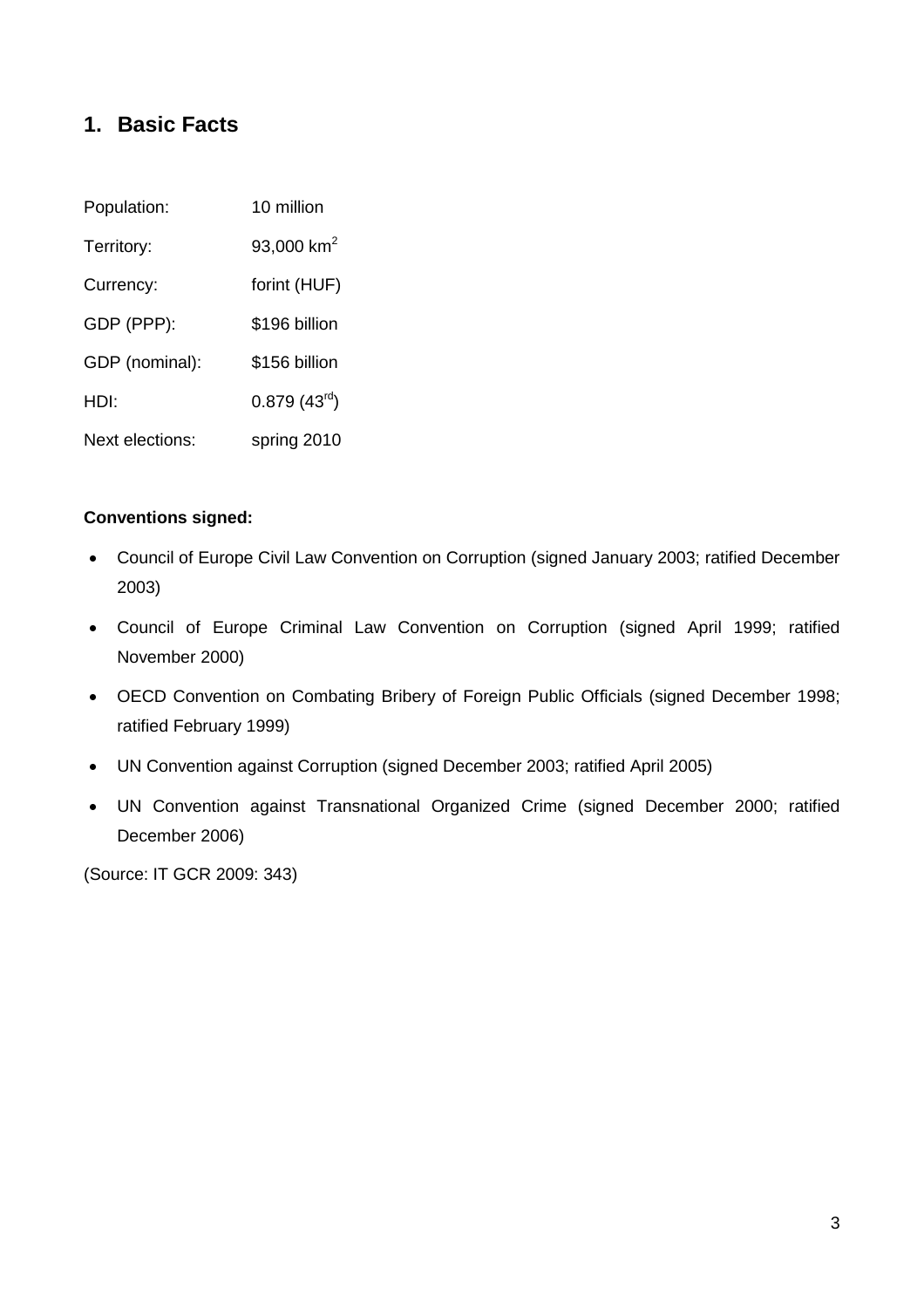#### <span id="page-3-0"></span>**2. Country**

## *How corrupt is this country? What type of corruption? How did it evolve during the years? Was there a period when it was more corrupted and what happened to change that?*

Hungary with its almost 100 thousand square kilometers and 10 million citizens is a medium-size country in Central and Eastern Europe. It joined the NATO in 1999 and then the EU in May 2004. The EU accession process resulted in the elaboration of an anti-corruption legal framework, which would match the European standards. The post-accession period is characterized by a somewhat slower development of the legal regulations. By and large, though, Hungary has well developed legal regulations concerning corruption, nonetheless, diverse reports and evaluations indicate that investigation and enforcement are lacking (TI 2009). It is estimated that the black economy of the country is large and amounts to 15-18% of official GDP (Elek et al 2009), which also to a degree reflects the size of corruption (TI GCR 2009: 345; TI NIS 2008: 13). Moreover, WB's Doing Business study estimates that administrative burden on companies is also high and falls in the range 4.5-6.7% of GDP. This looks a lot when set against 3.5% of GDP in the EU25 (TI GCR 2009: 344-5). Finally, a perception survey points out the fact that corruption in the country is definitely growing in the last 5-10 years (Szántó and Tóth 2008: 88) and the businesspeople estimate that the corruption fees constitute between 3-25% of a given transaction (TI GCR 2009: 344). Of course corruption is differentiated across sectors, with the most corrupted being the health care system, construction, and police as well as across state activities where public procurement is the most infected. In the latter, it is suggested that corruption fees on average amount to 22-26% of the procurement contract value involving 70-90% of all public procurement procedures (Közbeszerzési Tanács 2009). One striking point is that there is no single body created for investigation and prosecution of corruption (TI NIS 2007: 11).

Two basic kinds of corrupt activities may be distinguished in Hungary. One being an illegal behavior in a private sector and another being corruption at the intersection of the private and public spheres. Another important division goes along the subsistence/self-interest lines. Many enterprises, especially SMEs, engage in the so-called 'subsistence' corruption, that is illegal activities that allow them retaining a greater part of their profit in a company (instead of paying it to state) and thanks to that the survival of a firm is possible (TI GCR 2009: 347). In other words a company may either avoid paying taxes, or they pay parts of salaries under the table, engage in non-registered employment or provide services without invoices etc (TI NIS 2008: 13). The phenomenon of subsistence corruption is widely spread, partly because of high taxes and administrative burden, complicated and constantly changing tax system and legal regulations. In fact Hungary has one of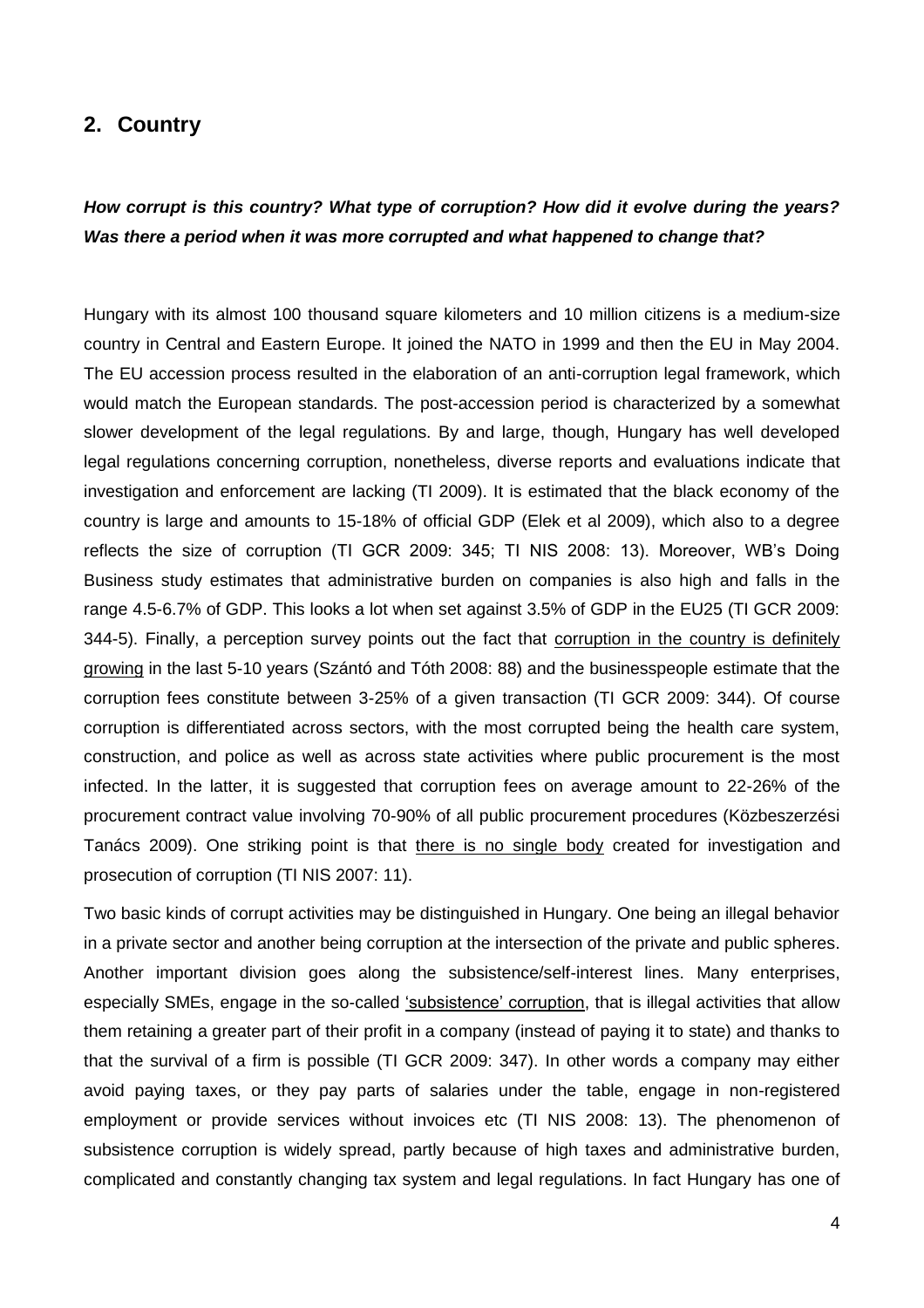the highest levels of labor taxation in the region (TI NIS 2008: 13). Self-interested corruption simply aims at achieving material or non-material gains in the exchange for a 'right' contract decision, information etc, which in a non-transparent environment is relatively easy and tempting.

Although corruption is on the rise in Hungary, it is getting increasingly difficult to track down and prove, because simple bilateral corrupt relationships have been evolving in the direction of more elaborated and institutionalized ones. In contemporary illegal activities various 'middlemen' or third parties cooperate with each other e.g. subcontracting companies, foundations (even local police foundations! (Tóth and Fazekas, 2009)), foreign account holders etc, and they form chains of relationships that cloak the money flow and blur interests connections between entities (Szántó and Tóth 2008: 87). Additionally, also SMEs are becoming more skillful in the area of corrupt activities, which makes the work of anti-corruption agencies even more difficult, since the latter do not possess enough resources to check such a big number of enterprises.<sup>1</sup> On top of that, the businesspeople claim that enterprises restraining from corruption are competitively disadvantaged in comparison to firms engaged in corruption (Fazekas, 2009a, TI NIS 2008: 10). Finally, the State Audit Office (SAO) carries out usually only legality audits, although it is also entitled by law to investigate into expediency and effectiveness issues. Thus the simplest form audit is carried out only which may lead to overlooking abuses (IT NIS 2007: 36).

#### <span id="page-4-0"></span>**Private sector**

-

Hungary is a small and open economy, which is strongly dependent on external markets, which is especially well demonstrated during the current financial crisis. Because of the small economy size and a high degree of state participation in the market (some 50% of GDP constitute state expenses) competition is weak and Hungarian companies to a great extent rely on public subsidies and contracts to maintain their activities. In Hungary 99% of companies are SMEs, many of which are single person enterprises (67%). Many of them rely on contracts from one client (a company or government), which makes their existence insecure and dependent, hence many SMEs are vulnerable to pressure from their source of income, which might result in the 'subsistence' corruption (TI NIS 2008: 12-14).

In general, corruption in business to business contacts happens to a lesser extent than in business to government relations. Already mentioned subsistence corruption results from too high taxes and unclear and complicated procedures (TI NIS 2008: 14). On a greater scale corruption in the private sector takes the form of cartels which divide up the market and set prices favorable for cartel

<sup>&</sup>lt;sup>1</sup> Most important audit institutions/agencies are: State Audit Office (SAO), Competition Office (GVH) and the State Financial Supervisory Authority (PSZÁF).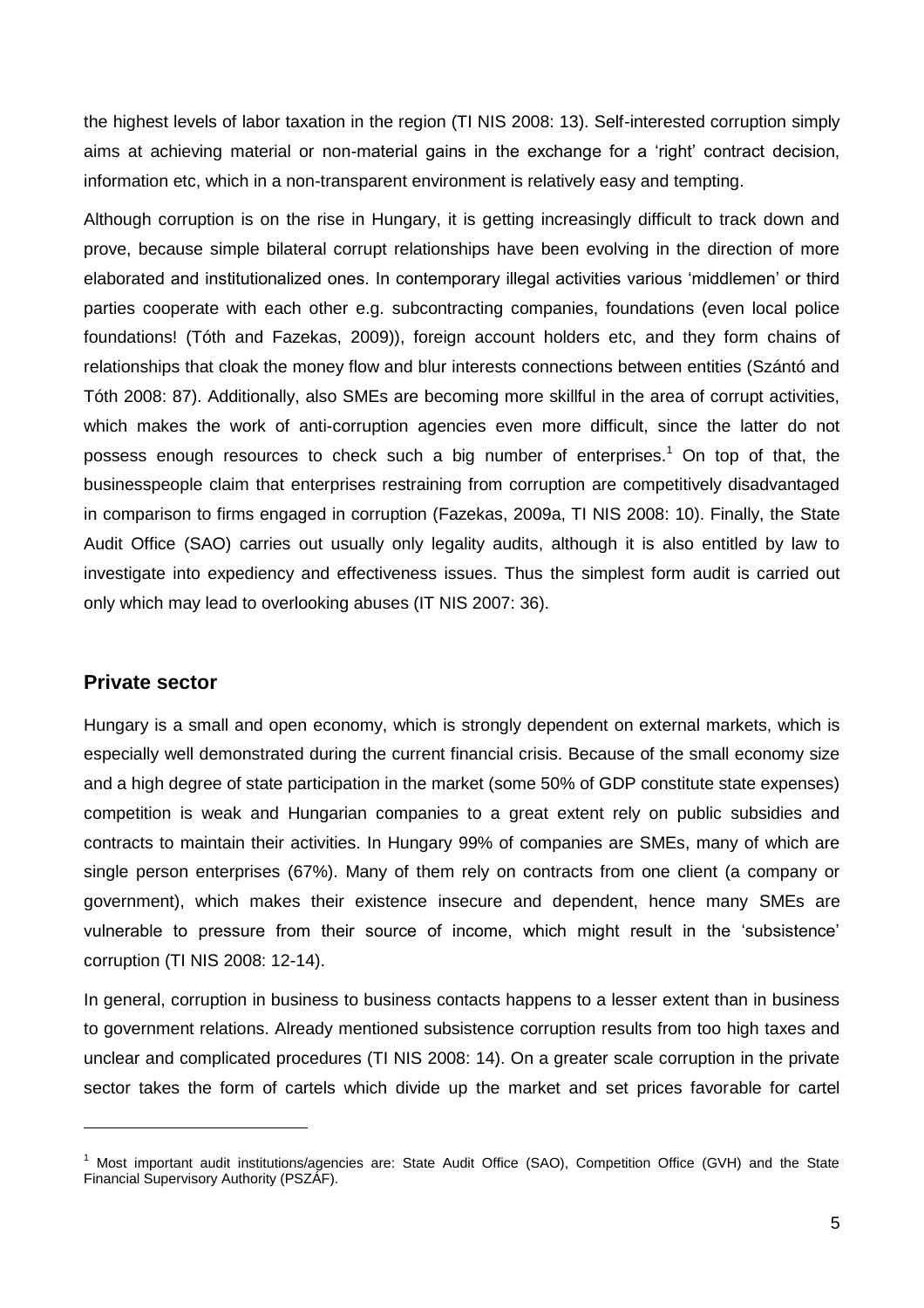members. Cartels are difficult to uncover, yet, recently (June 2008) there was a new regulation enforced that ensures immunity to a whistleblowing company, which informs police about a cartel agreement. This is one of a very few regulations regarding whistleblowers in Hungary, and diverse reports points out that this area should be developed in Hungarian legislation if fight against corruption is to be more effective (TI 2009: 31; TI GCR 2009: 343; TI NIS 2007: 30, 43, 48).

#### <span id="page-5-0"></span>**Private-Public Intersection**

The intersection of private-public spheres is much more corruption prone than the business to business relations (TI NIS 2008: 18). Especially the area of public procurement is tempting for illegal activities because the state is so heavily engaged in the economy. Additionally, regulations are very complex and contain many loopholes. Moreover, public officials are not well remunerated and to make things worse there is a rule of collegial decision taking in the area of public tenders instead of personally signed decisions. In this system, when a court decides that a public body's decision infringed the law, then a fine is paid from public money and no individual responsibility is borne (TI GCR 2009: 346).

Private-public corruption thrives at both national and local levels. In fact, money spent at the central level are more transparent, especially government spending backed by the EU transfers. At the local plane though resources are far less visible and ties between business and politicians/public officials are much closer. This results in more opportunities for illicit agreements (Szántó and Tóth 2008 : 87; TI NIS 2008: 19-20).

It is estimated that corruption adds 20-25% to the costs of public procurement, and resulting tenders do not deliver the best products/services (TI NIS 2008: 24).<sup>2</sup> Already in 2001 the procurement law was criticized for being opaque and paving the way to abuses (TI GCR 2001: 128). The Public Procurement Act was written anew in 2004, however, in an overly complicated and detailed fashion, which makes it obscure and hard to apply. Although this act fulfills the criteria of acquis communautaire, its continuous evolution, i.e. it has been amended five times every year since its creation, adds only to a regulatory confusion. Such a lack of transparency creates favorable conditions for corruption, which indeed is often utilized.

Companies operating in Hungary are well aware of corruption taking place during tenders, nevertheless, they seldom notify about this illegal behavior. That is due to two main reasons. Firstly, they avoid earning a patch of a troublemaker and which would jeopardize winning of possible future contracts. It seems more rational for companies to keep silent and be more pro-active in other

-

 $2$  Note that this figure largely intersects with the Közbeszerzési Tanács (2009) figure.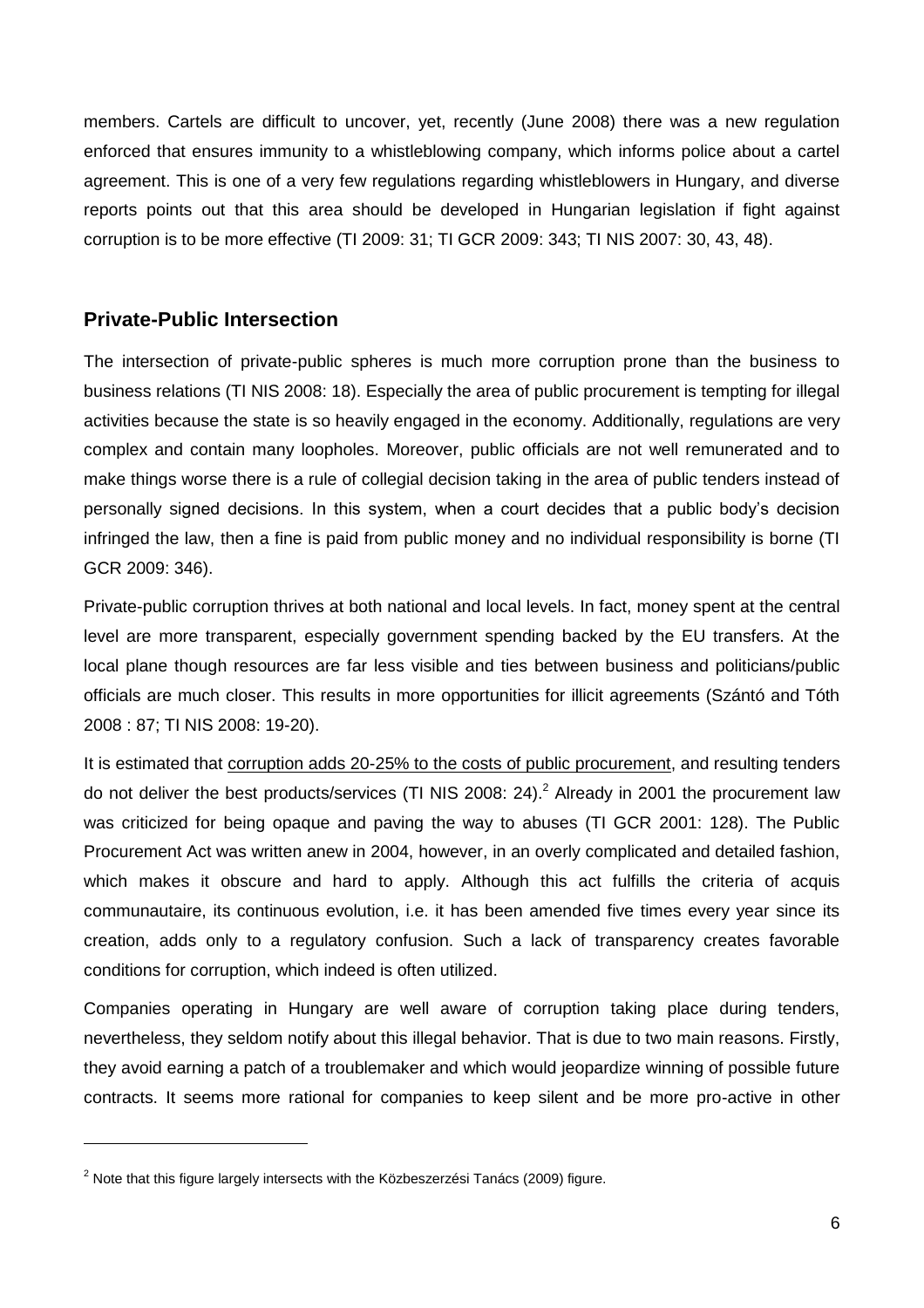tenders. Secondly, the court system in Hungary is very slow and challenging tender decisions takes 3 to 5 years to accomplish, which simply does not pay off (TI NIS 2007: 58; TI NIS 2008: 23, 29).

## <span id="page-6-0"></span>**3. Civil Society**

-

*How strong is civil society in this country? What is its reputation? Are notable anticorruption projects known without any research? Are notable anticorruption heroes? What are they (prosecutors, activists, journalists, etc.)? Who are they (we may want to interview them)?*

Civil society in Hungary is relatively weak by Western European and moderate by Central Eastern European standards, the most developed being environmental protection which already played an important role in Hungarian transition. It suffers from the same weaknesses as in many countries of the region: the lack of broad membership base and funding limitations (Rose-Ackerman 2005). At the turn of the century 75% of Hungarians belonged to no civil society group (CSO) and 86% did no voluntary work (Rose-Ackerman, 2005). Civil society organizations (CSOs) stood in a difficult financial position as on average some 45% of their expenses are funded from the state budget, next 30% comes from international donors, 5-10% from own activities and the rest from individuals and businesses (TI NIS 2007: 80).<sup>3</sup> Such a heavy reliance on public money may influence CSOs' willingness to touch on anti-corruption issues, because e.g. all major political parties are widely known to accept money for political campaigns via not exactly transparent ways.

The government announced the Civil Society Strategy in 2002, which later was modified in 2006. This document prescribes cooperation between decision makers and CSOs in the framework of social consultations. Thanks to these regulations CSOs gained influence, especially at the local level, on drafting regulations and the decision-making process. An important element of the state financing for NGOs are the system of 1% personal income tax donations and the National Civil Fund. Since 1997, citizens declaring their personal income tax are free to donate 1% of their total payable personal income tax to CSOs (1996. CXXVI. Law). This creates a sort of marketplace for ideas and resulting decentralized funding mechanism. Moreover, the National Civil Fund matches 1% income tax donations made by citizens with state budget allocations and distributes them on a project basis to CSOs (FH NIT 2008: 6). In spite of the extensive involvement of civil society actors in the decision making of the Fund it is said to be paternalistic and non-meritocratic.

 $3$  This indicates a trend towards more government funding since, for example, in 2000 state funding constituted 28% of overall resources, 16% domestic donations and membership fees and 6.3% from foreign donors. The remaining part came from service fees, unrelated business activities and income on capital (Rose-Akerman 2005: 171).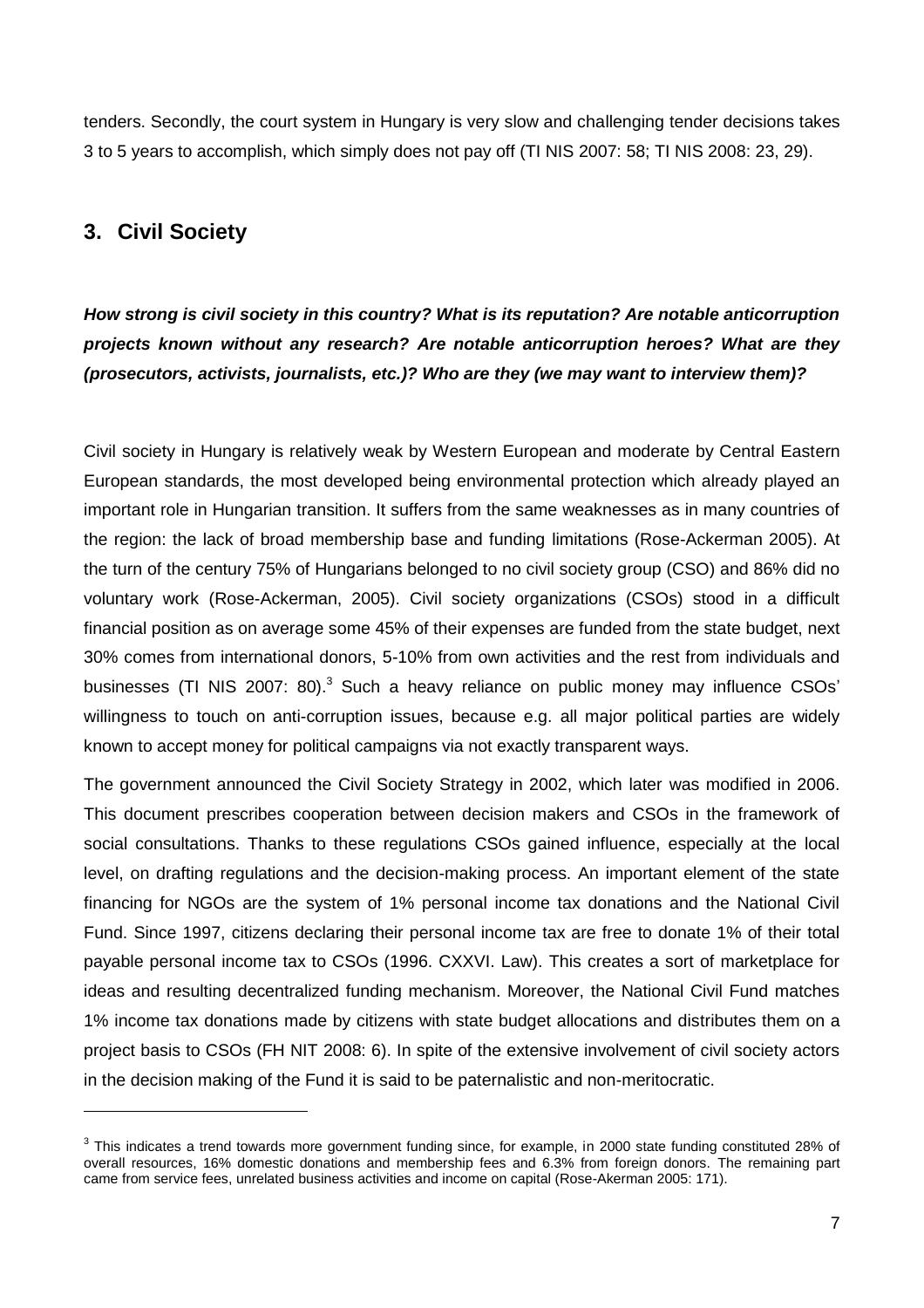This dependence on state financing may lead to the political capture of some NGOs and indeed international think tanks warn that NGOs and CSOs may be utilized to gain political power and recognition (TI NIS 2007: 80). Another factor that undermines CSOs' position is that they themselves often engage in illegal practices in order to obtain more money, thus they evade taxes, break not-for-profit rules, or claim higher tax returns (TI NIS 2007: 79).

There are some anti-corruption projects which are known by a wider public, nevertheless, even these are far from being universally recognized. Also, there are no national anti-corruption heroes. This is true even if the Hungarian media particularly frequently discusses corruption issues so it seems that the problem is high on the public's agenda (Cserpes et al 2008).

Among the more known anticorruption projects there is an instance of bottom-up citizen-driven anticorruption online evaluations of doctors' work in hospitals (originally developed through the homepage: [www.halapenz.hu\)](http://www.halapenz.hu/). This webpage indicated which doctors accepted bribes at for example maternity wards in public hospitals. Information provided spurred media uproar against corruption in the health care sector, which together with police is considered as the most corrupted area in Hungary (Szántó and Tóth 2008: 82). Yet, the website was ordered to be closed down quickly after it became broadly known because the ombudsman indicated that it was revealing personal information of doctors which breaks the law (TI GCR 2006: 71). Litigation against any of the doctors was not initiated. However, the homepage is still running on various servers outside the reach of Hungarian authorities (e.g. Tokelau Islands) resulting in a considerable database as well as an active online community (see database on Hungarian projects).

Beyond this, Transparency International Hungary is generally active in lunching anti-corruption campaigns which yield regular media attention. Still, its projects are far from being known by the whole population. In this relative void, media plays a crucial role in investigating corruption and thus fighting it.

#### <span id="page-7-0"></span>**Media**

When it comes to media, freedom of speech and press are legally guaranteed, nonetheless, interviewed journalists say that there are cases of self-censorship because mainstream media do not want to risk conflicts with politicians in the matter of corruption (TI NIS 2007: 68). Another characteristic feature of Hungarian media is high involvement of foreign capital which however does not advance the fight against corruption either (TI NIS 2007: 67-68).

Transparency International suggests that investigation of corruption scandals is patchy and selective though the frequently shows up. Only two weekly papers with an editorial ownership, namely Élet és Irodalom and Magyar Narancs cover corruption issue to a greater extent. However,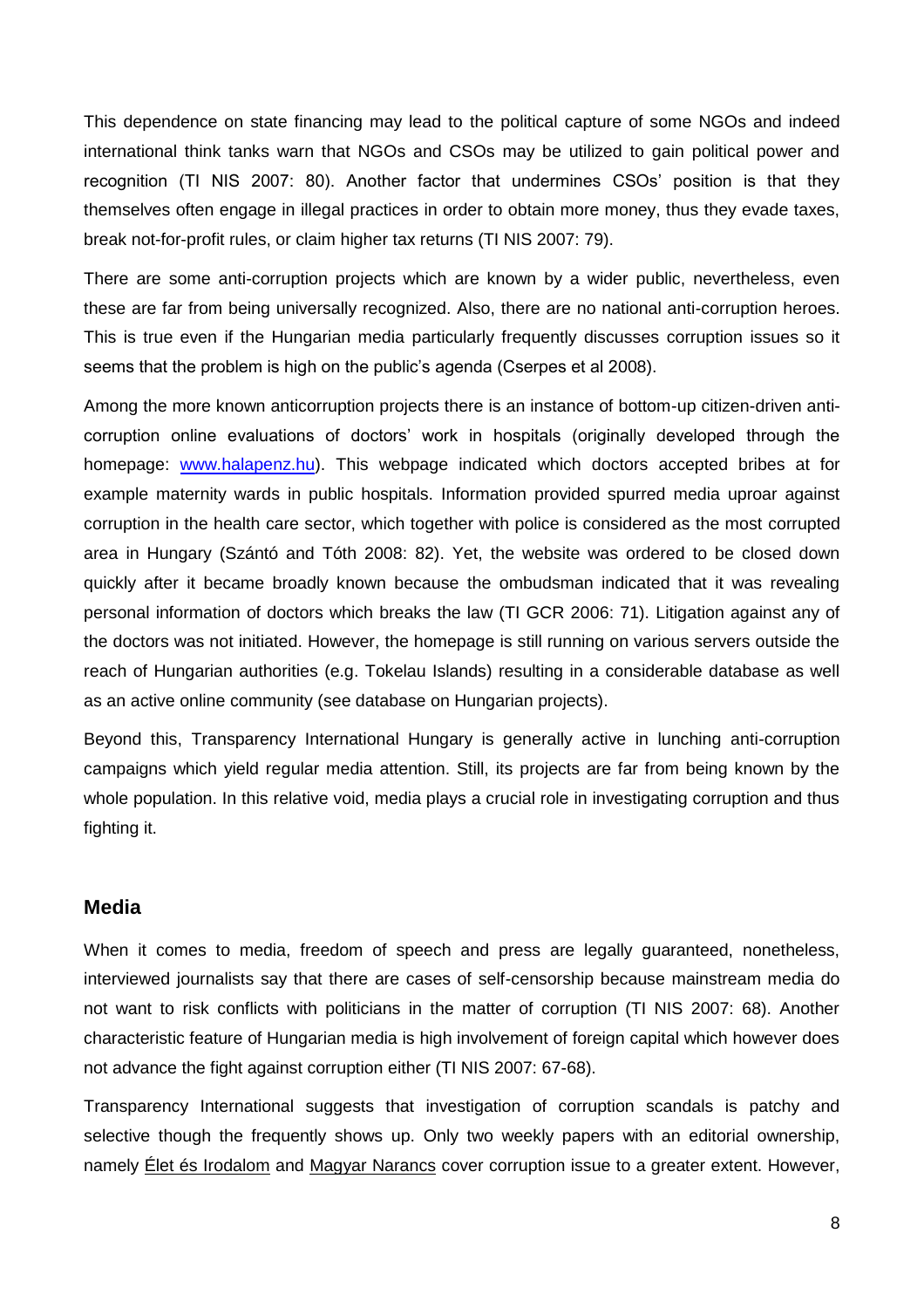due to their low budgets they cannot afford paying good investigative journalists (TI NIS 2007: 68). In general, Hungarian media uncover couple of high-level incidents of corruption per year, but often only thanks to leakages from political opponents and not thanks to their investigations (FH 2006, 2007, 2008; FH NIT 2004; 2008, TI NIS 2007: 67-68).<sup>4</sup>

When it comes to electronic media, internet access in 2007 had 35% of population (in 2005 number of broadband users climbed by 95%) and electronic information services develop quickly (FH 2005; 2007). The leading online magazine, Index, has become particularly active in uncovering corrupt activities often times going as far as intervening into the cases themselves by lunching court cases. For example, it pressurized the municipality of Budapest by suing it to disclose data of a major bridge reconstruction highly criticized for costing more than twice than initially planned. Subsequently, the magazine received the demanded documents and struck a deal with the municipality that the magazine creates a regularly updated page publishing all the contracts, bills, and official documents of the bridge reconstruction (see this homepage in Hungarian at [http://index.hu/belfold/budapest/2009/09/11/megszamoljuk\\_a\\_hidpenzt/\)](http://index.hu/belfold/budapest/2009/09/11/megszamoljuk_a_hidpenzt/).

#### <span id="page-8-0"></span>**4. Government and Political Society**

-

Was the government anticorruption carried out in good will and effective? Make a *stakeholder analysis of anticorruption; who, from government agencies, are the promoters, who the neutrals and who the resistant. How did this come about historically (through electoral cycles)? What about political parties? Are politicians elected on anticorruption tickets? Are corrupt politicians elected? Are some parties associated with more or less corruption?*

Private business and political parties are perceived as two groups of actors that are most strongly affected by corruption in Hungary, respectively 4.3 and 4.2 in the 2009 Global Corruption Barometer survey. Also the political parties are seen as the single most corrupted sector by 42% of respondents and private sector by 34% (TI GCB 2009: 28-31).

<sup>&</sup>lt;sup>4</sup> Author's note: My personal impression is that with the colapse of one of the major, ex-government coalition member parties (SzDSz) the leakages significantly increased and led to much more court cases as well. There is, unfortunatelly, no evidence on this since this is a particularly new development.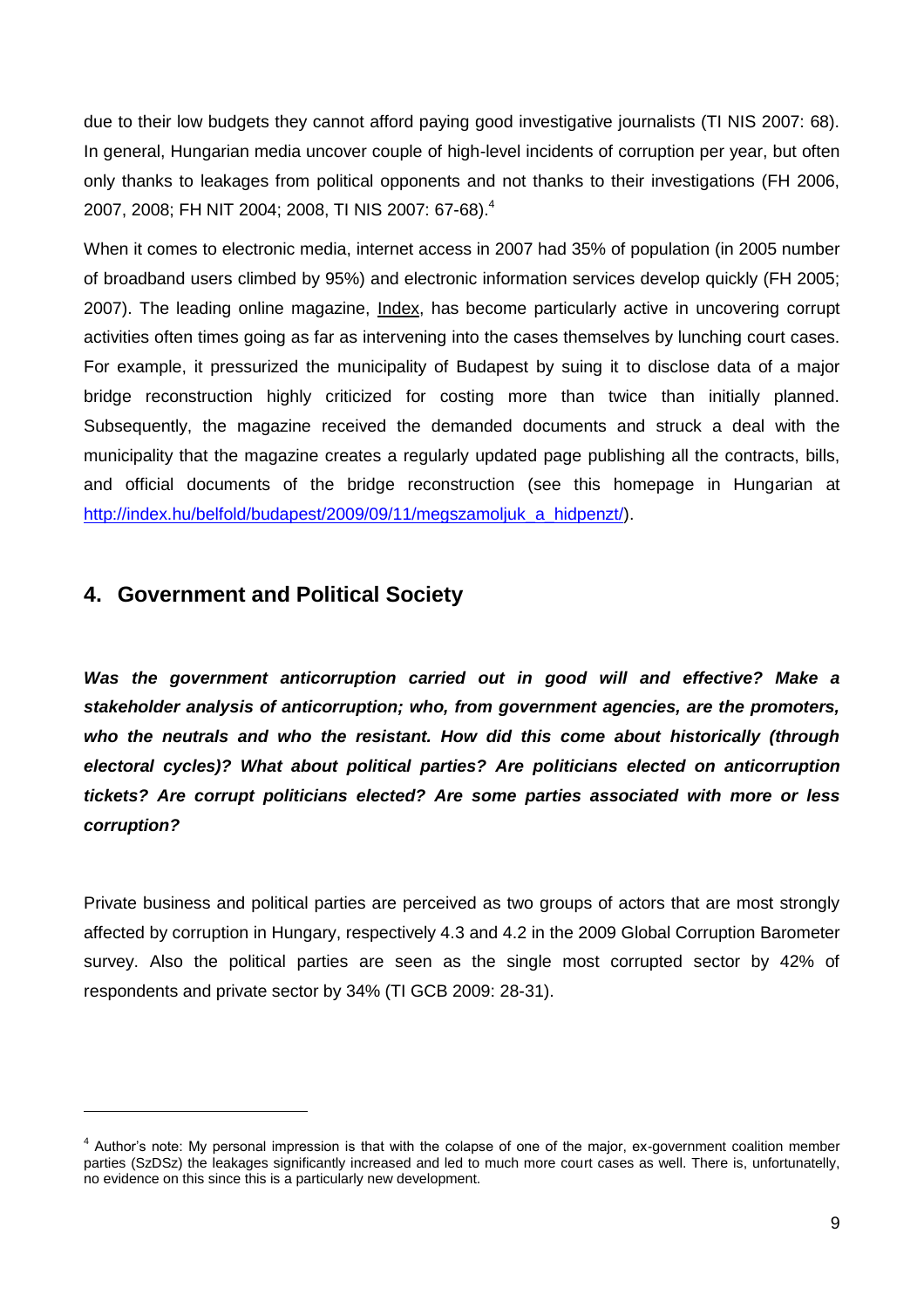#### <span id="page-9-0"></span>**Anti-corruption programs of the government**

According to 2009 GCB, 70% of population considers government's efforts to fight corruption as ineffective. In 2008 a number of skeptics was the same, but a number of positive attitudes was higher and amounted to 11% while in 2009 it was only 7% (TI BPI 2008:19). Insufficient anticorruption programs ran by the subsequent governments have not changed much in society perception of corruption. It seems that those programs are not supported with political will and serve more as a lip service.

An important step against corruption among politicians was made during the pre-election campaign in 2001 when Fidesz-led government introduced new regulations on declaring income, assets and interests by the MPs. 2001 witnessed also adoption of the Comprehensive Strategy against Corruption. Moreover, before 2002 elections both the socialists and the liberals ran the campaigns under anti-corruption slogans (TI NIS 2007: 27). This anti-corruption platform in a great deal paved the way to their victory (FH NIT 2004: 17). There is also a center-right opposition party, MDF, which names anti-corruption activities as the main plank of its program, however, its proposals are unspecific and lack detailed recommendations. Current electoral campaign (elections in spring 2010) will be interesting to watch, although opposition party Fidesz has now 65% popular support, which does not bode well for an interesting campaign and ambitious promises.

In 2003 the Parliament passed through a 'Glass Pocket' law (Üvegzseb törvény) which aimed at enhancing the transparency of public spending, greater transparency on conflict of interests as well as income and assets of politicians and some public servants; moreover it strived to broaden the scope of action of the State Audit Office (SAO). Although law is detailed and matches European standards, the implementation is heavily lacking.

In 2006, a law on lobbying was passed which spelled out more detailed regulations about contacts between representatives of interests and politicians/civil servants (FH NIS 2007: 20). However, multiple reports on corruption point out that Hungary lacks a clear legal framework on receiving gifts by state officials (GRECO 2008: 7), which opens manifold possibilities for corruption.

In October 2007 a comprehensive government program 'New Order and Freedom' was launched. A state secretary from Ministry of Justice was named to coordinate work on amending the law on political party financing, conflict of interest and reforming administration (TI GCR 2009: 343). In August 2007 the Anti-Corruption Coordination Board was established to draft an anti-corruption strategy in cooperation with NGOs and non-governmental experts. The Board plays only an advisory role and does not possess any punitive powers. The strategy was accomplished in 2007, however, the government has not taken any steps in order to implement it. As a result of this some experts and NGOs quitted the Board. In December 2007 also the Anti-Money Laundering Action Plan was accepted, which envisages, *inter alia*, trainings in the subject of international corruption for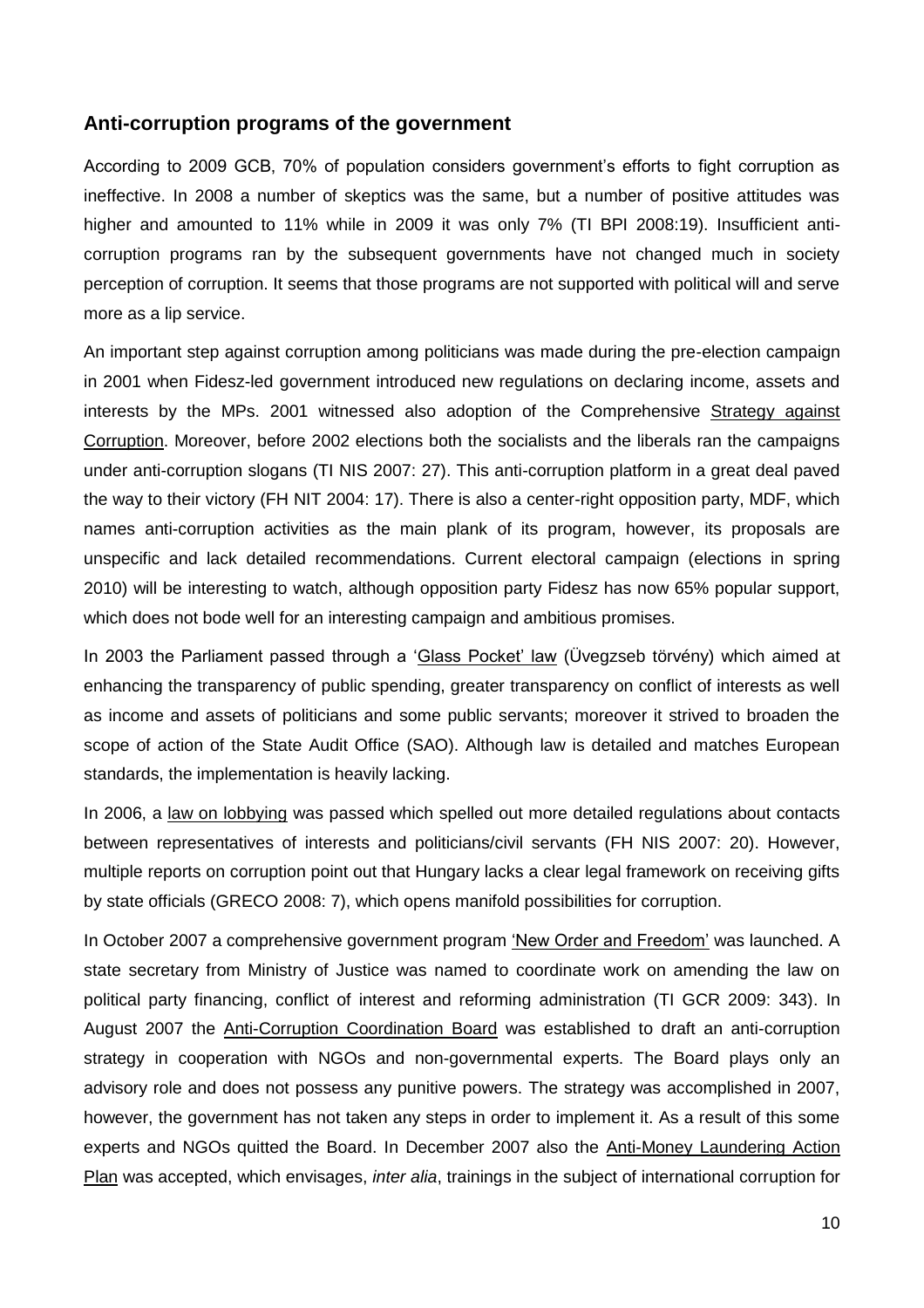civil servants. The latter have been recommended by GRECO in its evaluation reports (GRECO 2005: 5, 8; 2008: 2-3).

In November 2008, the Prime Minister Ferenc Gyurcsany proposed new anti-corruption measures, which among others include whistleblowers protections (FH 2009), however, the effects have to be still seen.

#### <span id="page-10-0"></span>**Political Parties**

Political parties are perceived as the most corrupted sector in the country (TI GCB 2009: 28-31). It is an open secret that the funding limits for electoral campaigns are gravely exceeded by the parties and that this money comes from business sector, which awaits special favors after the election. There is no evidence supporting that one or another party would be less corrupted among those in the parliament. Unfortunately, interviews with businessman indicate that corrupt practices span across political boundaries both at the local and national levels increasingly leading to institutionalized forms of corruption (Pálinkó et al 2008).

The above abuses take place despite the fact of existing of a supreme audit agency, the State Audit Office (SAO), which among others its duties shall carry out audit of the parties. In fact the SAO checks the parties, but only the materials that have been delivered to the Office by the parties. The SAO does not take any steps to investigate into the real costs of political campaigns that is why anti-corruption organizations and reports widely criticize the Office's inactivity and limiting interpretation of its mandate (TI NIS 2007: 30).<sup>5</sup> Moreover, political parties use legal loopholes to gather money, e.g. they set up foundations through which they can legally receive money from anonymous donors, which cannot be tracked at all (TI NIS 2007: 27). From the recent developments in October 2009 FH together with TI presented a draft of a political campaign financing bill that proposes to address present deficiencies and aims against corrupt activities (FH 2009).

## <span id="page-10-1"></span>**Whistleblowers**

-

Hungarian law has evident deficiencies in the area of protecting whistleblowers, which could be helpful in fighting corruption (TI 2009: 31). Only within the private sector, a company that informs about a cartel agreement is protected by the law. There is no such protection for civil servants, judges, prosecutors etc. Although in November 2008 some new regulations were introduced on whistleblower protection their results are not known yet (FH 2009).

<sup>5</sup> Nevertheless, it must be noted that SAO is itself is laden with corruption problems (Semjén and Tóth, 2004, 2009)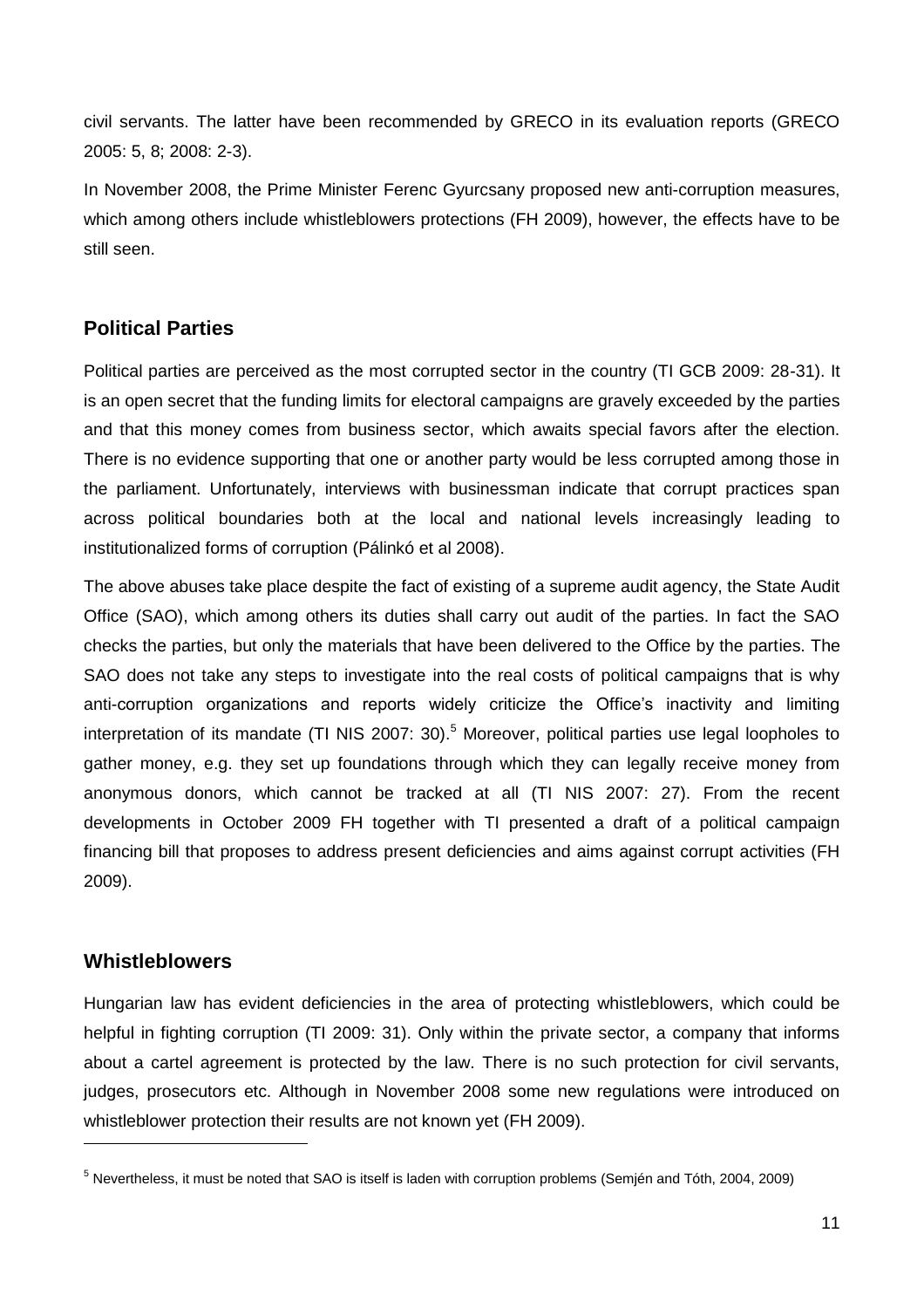## <span id="page-11-0"></span>**Politicians and public officials**

Another significant deficit may be noticed in the field of post-employment and conflict of interest regulations. The former currently applies to the MPs (cannot take seat in a regulated sector or concession dependent companies for next 2 years), however those rules do not encompass ministerial officials, who are much more prone to corruption with businesses (GRECO 2008: 7-8; TI NIS 2007: 20, 28). When it comes to the assets, income and interests regulations, they are spelled out in the law and are obeyed by the MPs, however, their implementation is weak among public administration officials. Moreover hospitality rules (gifts, dinners, holidays etc.) are obscure and leave much space for corruptive activities (GRECO 2005: 12; 2008: 7).

In terms of immunity, the MPs are protected during the whole electoral term and cannot be sued for activities that they have done either within or outside fulfilling their political tasks. Political mandate of MPs may be revoked only on basis of conflict of interests (TI NIS 2007: 25-26). There were cases of forcing single ministers or high ranking officials out of office after e.g. media disclosed corruption scandals, however, the MPs are well protected by the immunity rules.

Hungarian government has taken steps to enhance the awareness of public officials as well as police officers, prosecutors, and judges about corruption both international and domestic. Currently it runs a two-year (2008-2010) anti-corruption training program for managerial positions, which aims to increase a number of notification about illegal activities. There have been also trainings for judges and prosecutors, like one organized in 2003 and 2004 by the US Department of Justice including bribery and money laundering as well as foreign corruption (TI NIS 2007: 87). In 2005 Greco noticed that formal regulations for dismissing prosecutors from a given case were not sufficient (GRECO 2005: 6-7).

## <span id="page-11-1"></span>**5. Voters**

*Is participation to corruption broad? Is the public losing because of corruption? How upset are they? Look for survey data in the countries and Gallup on Transparency Site (Bribe Index, Global Corruption Barometer).* 

Corruption in Hungary is a widely spread phenomenon and some people do not even consider bribery as a kind of corruption. Moreover, corrupt companies are not perceived as particularly bad, and in fact many people think that running a business in Hungary without corrupt activities is not possible (TI NIS 2008: 10). In the health sector 77% of respondents said that it was typical to give a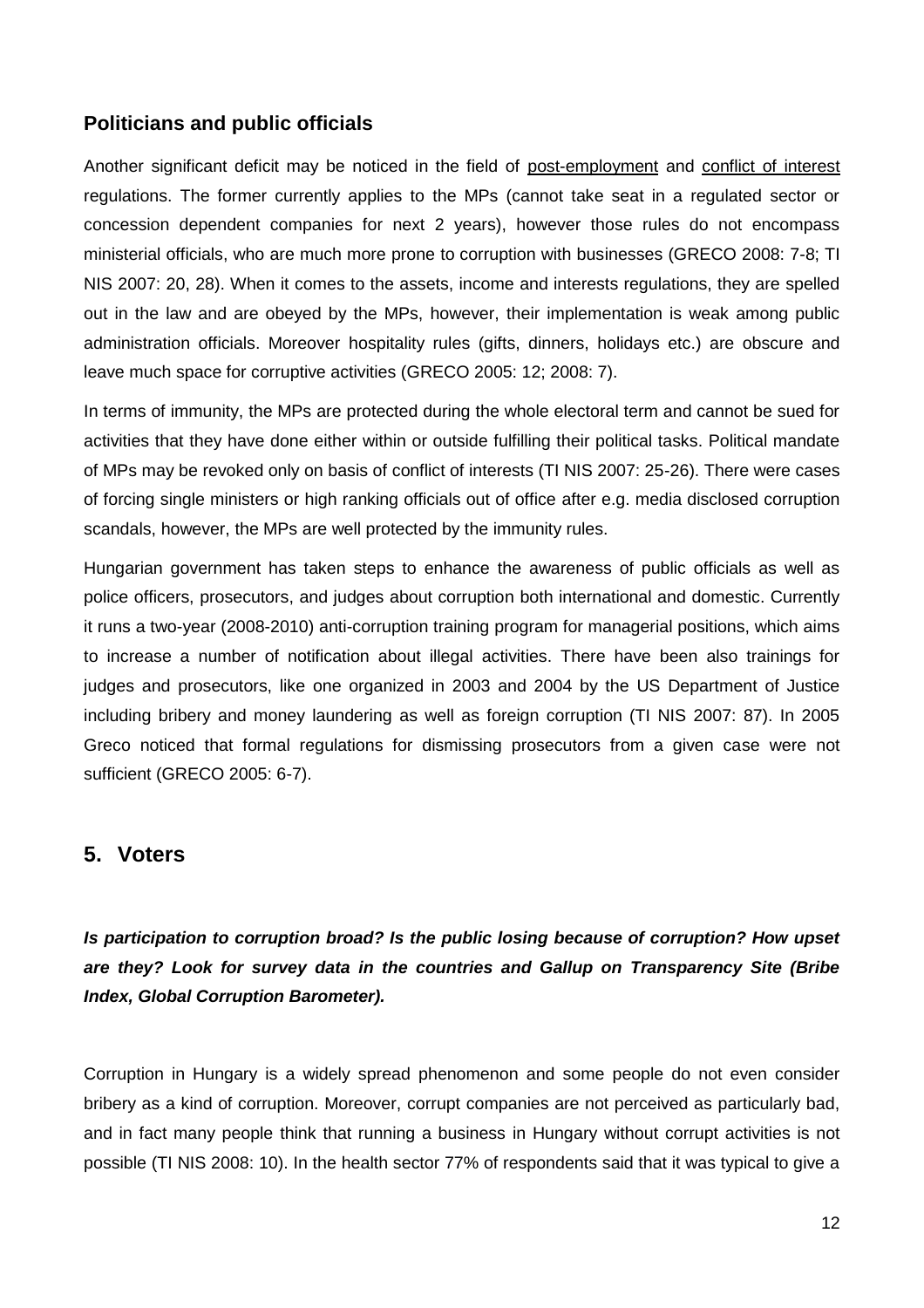gratitude payment (TI NIS 2007: 14). Also 72% of respondents said that in a well know oil mafia case (Fazekas, 2009b) only some scapegoats have been caught, while the real perpetrators and politicians, who are definitely involved, have gotten away without punishment (TI GCR 2001: 131). The latter, however, may also reflect the lack of faith in police capacity to work efficiently. On the other hand, in comparison to other countries in the region, quite a large number of Hungarians, 35%, said in 2005 that less than a half of public officials is corrupted (an average value for the whole region was 22%) (TI GCR 2006: 41). Moreover in 2003 GRECO stated:

Hungary is perceived as one of the least corrupt post-communist countries in Central and Eastern Europe. According to Transparency International's corruption perception index 2002, Hungary was ranked 33 out of 102 countries (rating 4.9 out of 10). Its economy is among the strongest in the region. (GRECO 2003: 3)

Those numbers from 2003 and 2005 painted a rosy picture of Hungary; the recent data presents a gloomier picture. As mentioned above perception surveys indicate, corruption in last 5-10 years in on the rise. Additionally as much as 70% of Hungarian thought that governmental actions against corruption were ineffective and only 7% believed they brought positive results. Respective numbers for the whole EU were 56% and 24% (TI GCB 2009: 28). However, such a negative perception might be partly caused by political events related to the previous Prime Minister Mr. Gyurcsány, who with his statements about lying to the society about the state of Hungarian economy, managed to turn public opinion against the government. All in all, however, implementation of the anti-corruption laws leaves much to wish. Indeed the implementation and not creation of new regulations should become the main area of focus for the consequent governments. Reports and evaluations mainly point toward public tenders, party financing, whistleblower protection, however, also speeding up courts proceeding as well as the simplification of the tax system and lessening of the administrative burden should be high on the agenda (TI 2009: 31; TI NIS 2008: 35-36) .

## <span id="page-12-0"></span>**6. Timeline of the Main Anti-Corruption Laws and Actions**

| 1997 | Since 1997 the MPs have to submit declarations of interests, income and<br>assets, however, the system lacks any check mechanisms thus does not<br>operate |
|------|------------------------------------------------------------------------------------------------------------------------------------------------------------|
| 2001 | Latvian Financial Action Task Force amended its black list of non-cooperative<br>countries in the fight against money laundering and included HU onto it   |
| 2001 | Orban cabinet launches Governmental Strategy Against Corruption                                                                                            |
| 2002 | Anti-Corruption Department was established (10 members), and changed in<br>2007 into Anti-Corruption Coordination Board                                    |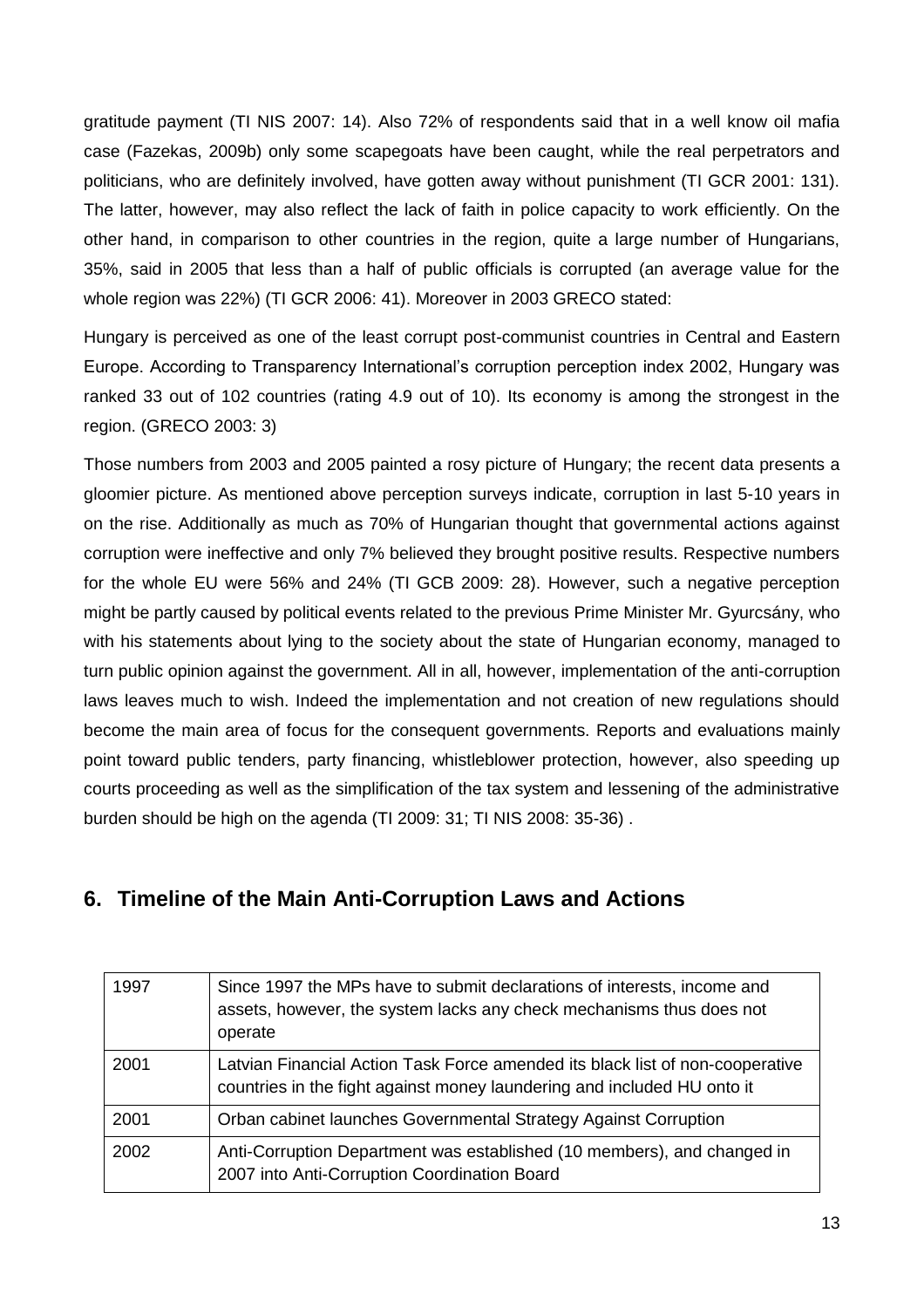| 2003            | The largest banking and money-laundering scandal in Hungary                                                                                                                                                        |  |  |
|-----------------|--------------------------------------------------------------------------------------------------------------------------------------------------------------------------------------------------------------------|--|--|
| 2003 Apr        | 'Glass pocket' law passed through the Parliament                                                                                                                                                                   |  |  |
| 2004 Feb        | Established the Advisory Body for Public Life without Corruption (later evolved<br>into Anti-corruption Coordination Body/Board)                                                                                   |  |  |
| 2004            | HU introduces legal limits of the duration of the MPs immunity only to a period<br>until which electoral mandate expires                                                                                           |  |  |
| 2004            | Act on Public procurement implemented. Since then on it was changed 5<br>times a year                                                                                                                              |  |  |
| 2004            | Anti-corruption Department was moved under umbrella of National<br>Investigation Office and increased to 14 staff member                                                                                           |  |  |
| 2004            | Introduction of corporate criminal liability law (but implementation is a<br>challenge)                                                                                                                            |  |  |
| 2006            | Act on Lobbying – legal framework for lobbying and representation of<br>interests.                                                                                                                                 |  |  |
| 2007 Oct        | Program launched: 'New Order and Freedom'                                                                                                                                                                          |  |  |
| 2007 Aug        | Anti-Corruption Coordination Committee/Board established consists of 26 high<br>rank public servants and 28 individuals from NGOs and scientific institutions                                                      |  |  |
| 2007 Dec        | New law in force on anti-money laundering. Improves the legal framework. All<br>investigations in that issue went under umbrella of Customs and Finance<br>Guard (before both police and customs were responsible) |  |  |
| 2008 Apr        | The act on Transparency of Subsidies Provided from Public Funds, introduces<br>stricter conflict of interests regulations                                                                                          |  |  |
| 2008 June       | Competition Act 1996 (Act LVII of 1996, on 'Prohibition of Unfair Market<br>Behaviour and Limiting Competition') was amended, now a firm that discloses<br>the cartel will be let free while other will be charged |  |  |
| <b>2008 Nov</b> | A new anticorruption legislation proposed that was modeled on the U.S. False<br>Claims Act and included whistleblower protections                                                                                  |  |  |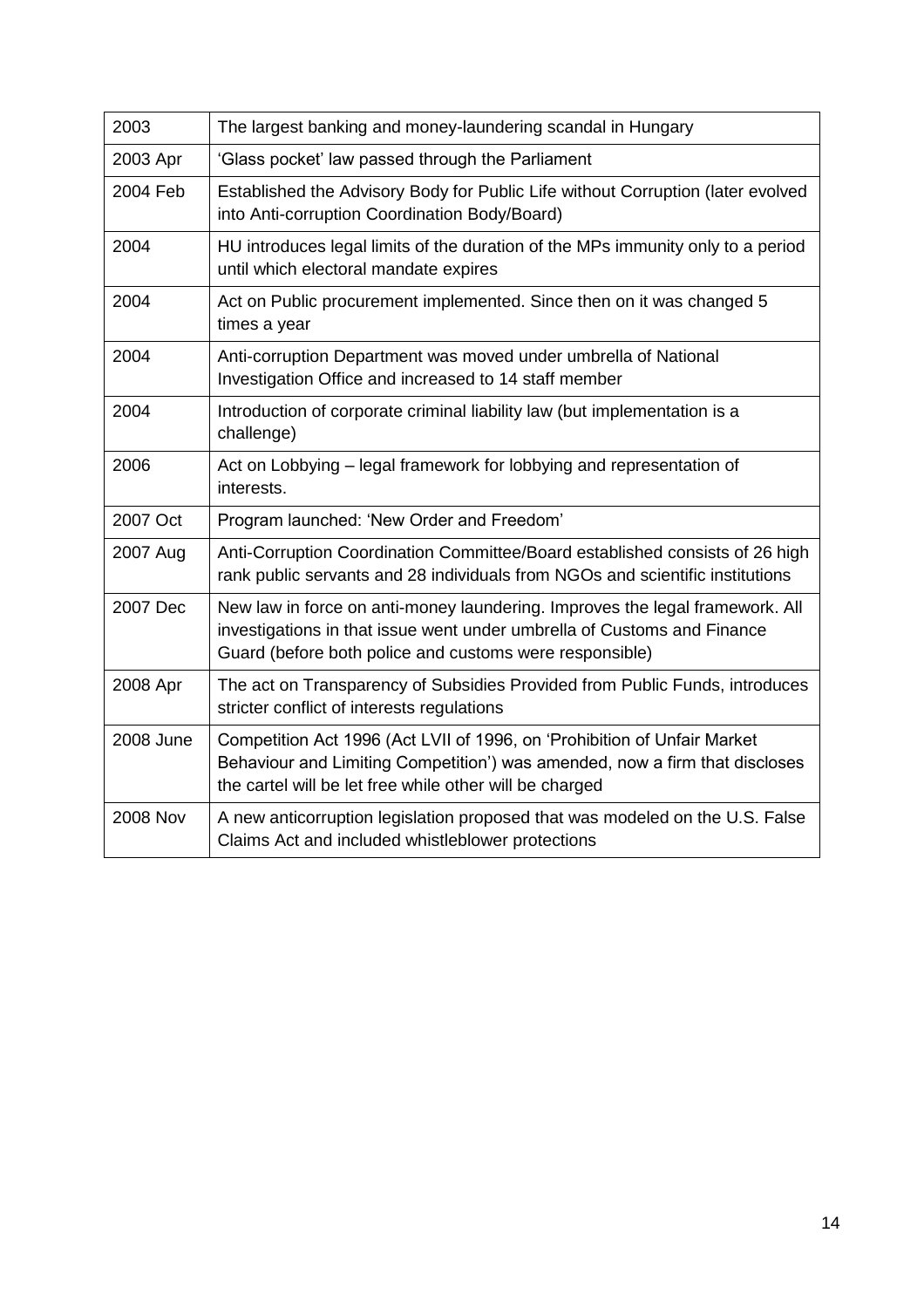# <span id="page-14-0"></span>**7. Stakeholder Analysis**

|               | <b>Anti-corruption stance</b>                                                                                                                                                                                                           |                                                                                                                                                                                              |                                                                                 |  |  |
|---------------|-----------------------------------------------------------------------------------------------------------------------------------------------------------------------------------------------------------------------------------------|----------------------------------------------------------------------------------------------------------------------------------------------------------------------------------------------|---------------------------------------------------------------------------------|--|--|
| <b>Power</b>  | <b>Promoters</b>                                                                                                                                                                                                                        | <b>Neutral</b>                                                                                                                                                                               | Anti A-C                                                                        |  |  |
| <b>Strong</b> | Investigative<br>$\bullet$<br>journalists (very few)                                                                                                                                                                                    | • SAO (passive)**<br>• Public opinion<br>(unaware of<br>corruption costs)<br>• Media (TV, radio,<br>major daily papers<br>but with political<br>agenda, so they are<br>selective and biased) | • Main Political parties                                                        |  |  |
| Average       | EU <sup>*</sup><br>International orgs<br>$\bullet$<br>and NGOs (TI, FH,<br>GRECO)                                                                                                                                                       | • Whistleblowers (public<br>administration and<br>officials)<br>• Six major union<br>alliances                                                                                               | • Corrupted politicians<br>and public officials<br>(central and local<br>level) |  |  |
| Weak          | Coalition of<br>Ambassadors<br><b>Business groups</b><br>$\bullet$<br>European Audit<br>Office<br>Press (2 independent<br>weekly papers)***<br>Foreign chambers of<br>$\bullet$<br>commerce<br>Grass root actions<br>(private websites) |                                                                                                                                                                                              |                                                                                 |  |  |

\* seems that the EU was much more effective in pressuring Hungary in the pre-accession period than in the post-accession era. However, the EU made Hungary create anti-corruption laws and legal framework, which now has to be implemented.

\*\* SAO does not possess prerogatives to implement its findings and to punish controlled bodies, but can present the matter and inform prosecutors and police about illegal activities, not to mention may go to media

\*\*\* 2 relatively small weekly papers with editorial ownership, they present from time to time material on corruption, but have financial problems (Élet és Irodalom and Magyar Narancs) (TI NIS 2007: 68)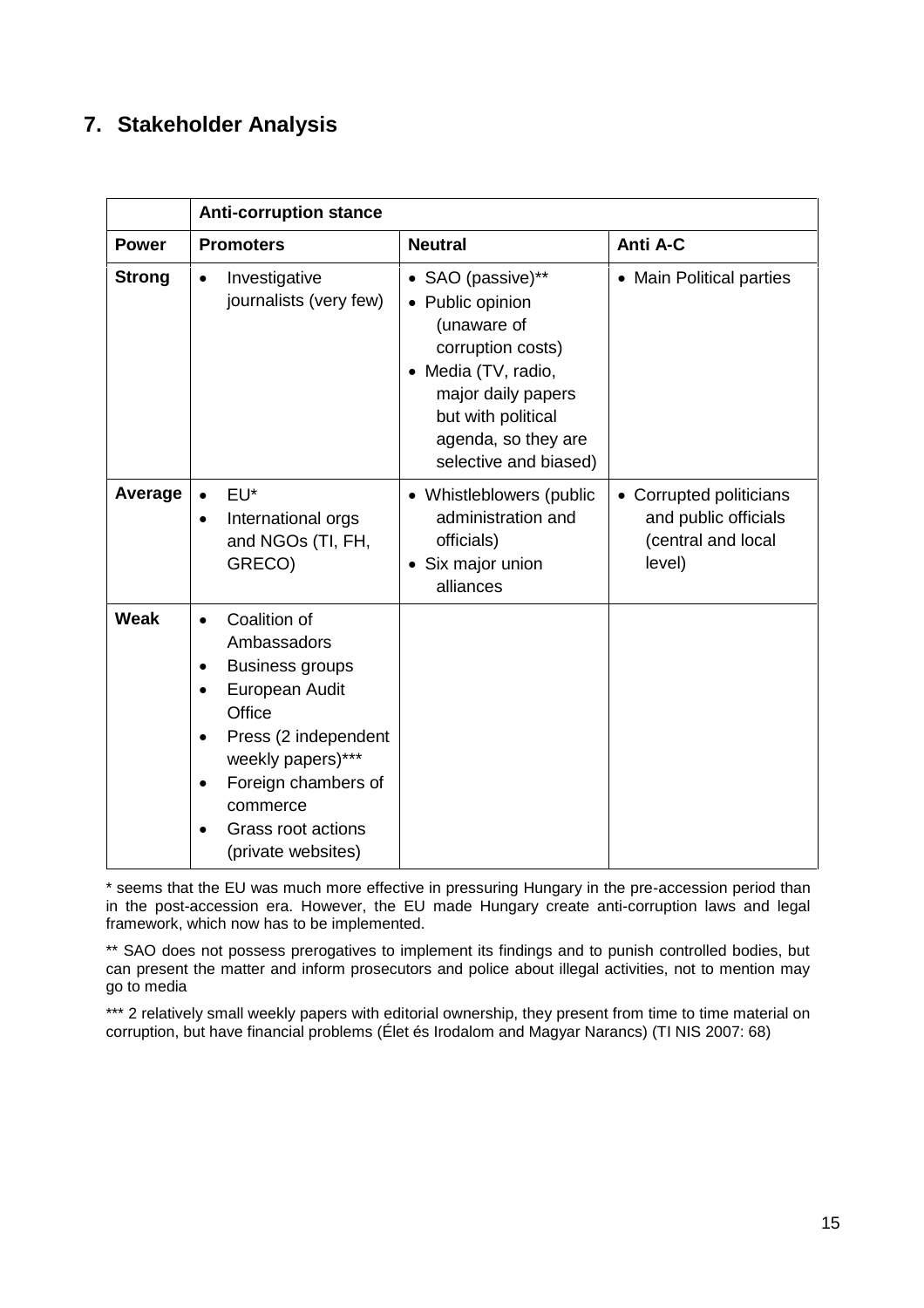## <span id="page-15-0"></span>**Other actors**

- Anti-corruption NGOs: Eötvös Károly Public Policy Institute, Hungarian Helsinki Committee, Hungarian Civil Liberties Union
- Business groups: Hungarian Lobby Union, Hungarian Chamber of Commerce and Industry, Confederation of Hungarian Employers and Industrialists
- Foreign chambers of commerce
- Coalition of ambassadors (main foreign investors) formed Transparency Working Group
- Transparency Group of Hungarian Business Leaders' Forum
- Hungarian Donors Forum (established in 2006)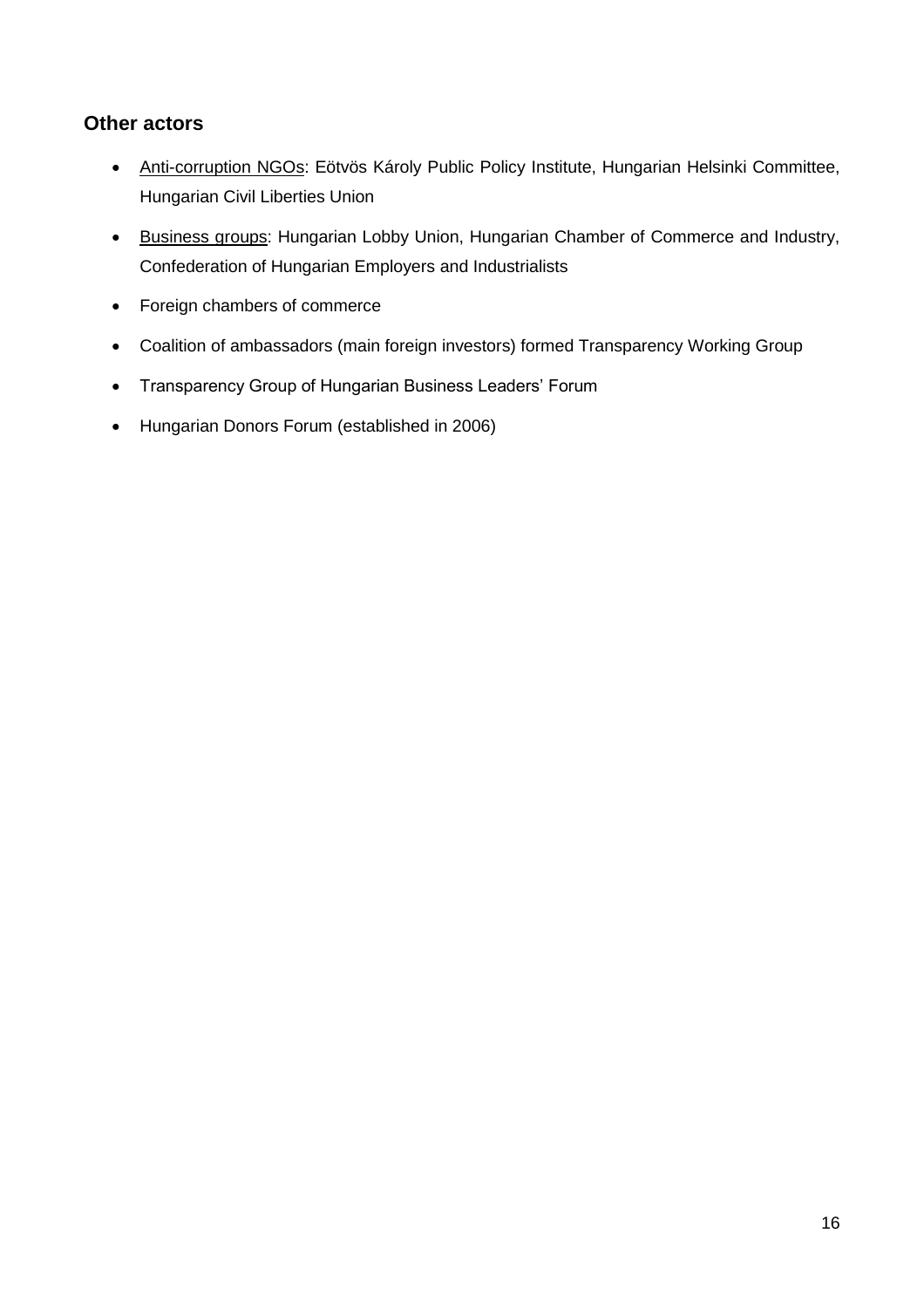#### <span id="page-16-0"></span>**8. List of references**

1996. CXXVI. Law on a személyi jövedelemadó meghatározott részének az adózó rendelkezése szerinti felhasználásáról.

Cserpes Tünde, Szántó Zoltán, and Tóth István János, (2008), Korrupciógyanús esetek a médiában. Tartalomelemzés és a korrupció típusai, in Szántó Zoltán,and Tóth István János (eds.), Korrupciós Kockázatok az Üzleti Szektorban. Kutatási Háttértanulmányok, BCE Szociológia és Társadalompolitika Intézet. Korrupciókutató-központ, Budapest. pp. 56-74.

Elek Péter, Scharle Ágota, Szabó Bálint, and Szabó Péter András, (2009), A feketefoglalkoztatás mértéke Magyarországon, in Semjén András and Tóth István János, Rejtett Gazdaság. Be nem jelentett foglalkoztatás és jövedelemeltitkolás – kormányzati lépések és a gazdasági szereplők válaszai, MTA Közgazdaságtudományi Intézet, Budapest. pp. 84-102.

Fazekas Mihaly, (2009a), A rejtett gazdaságból való kilépés dilemmái. Esettanulmány –budapesti futárszolgálatok, 2006–2008, in Semjén András and Tóth István János, Rejtett Gazdaság. Be nem jelentett foglalkoztatás és jövedelemeltitkolás – kormányzati lépések és a gazdasági szereplők válaszai, MTA Közgazdaságtudományi Intézet, Budapest. pp. 184-199.

Fazekas Mihaly, (2009b), Governance Functions and the Advent of Organized Crime in Post-Socialist Hungary. Policy Challenges: LSE MPA Working Papers Series.

FH (2009), Country Report 2009: Hungary.

FH (2008), Freedom House, Freedom of the Press 2008: Hungary.

FH (2007), Freedom House, Freedom of the Press 2007: Hungary.

FH (2006), Freedom House, Freedom of the Press 2006: Hungary.

FH (2005), Freedom House, Freedom of the Press 2005: Hungary.

FH NIT (2008), Freedom House, Nations in Transit 2008: Hungary.

FH NIT (2004), Freedom House, Nations in Transit 2004: Hungary.

GRECO (2008), Compliance Report on Hungary: Second Evaluation Round.

GRECO (2005), Compliance Report on Hungary: First Evaluation Round.

GRECO (2003), Evaluation Report on Hungary: First Evaluation Round.

Közbeszerzési Tanács, (2009), unpublished, referenced by Transparency International Hungary, Közbeszerzési korrupcióval kapcsolatos kutatások véleményezése, TI-HU, Hungary, see: [http://www.transparency.hu/files/KT\\_kutatas\\_TI\\_velemenyjav.pdf](http://www.transparency.hu/files/KT_kutatas_TI_velemenyjav.pdf)